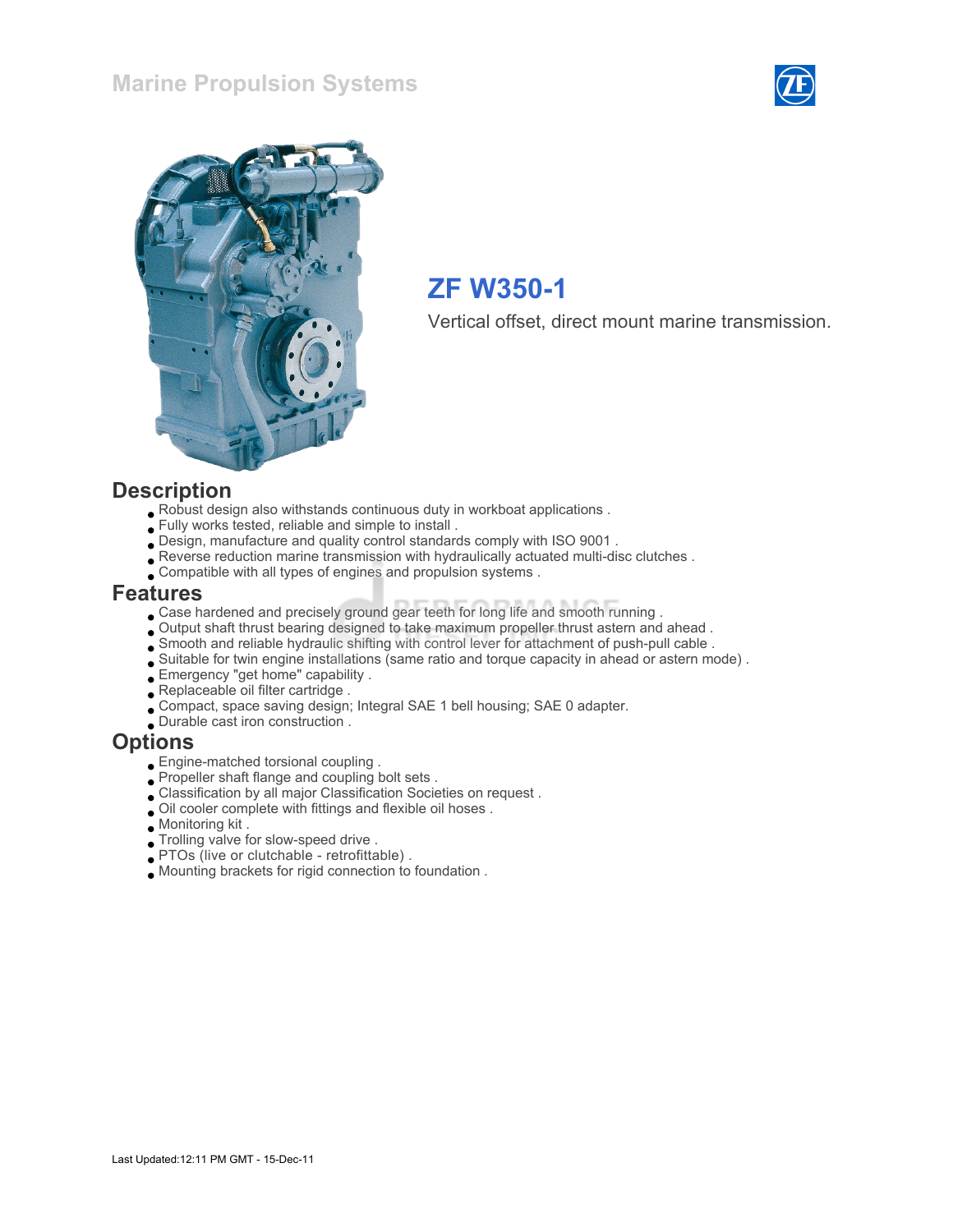# ZF W350-1 Ratings

## Medium Duty

| <b>RATIOS</b>                                        |      |      | MAX. TORQUE POWER/RPM |                                       | <b>INPUT POWER CAPACITY</b> |    |    |    |           |                            | <b>MAX</b> |
|------------------------------------------------------|------|------|-----------------------|---------------------------------------|-----------------------------|----|----|----|-----------|----------------------------|------------|
|                                                      | Nm   | ftlb | kW                    | hp                                    | kW                          | hp | kW | hp | <b>kW</b> | hp                         | <b>RPM</b> |
|                                                      |      |      |                       |                                       |                             |    |    |    |           | 1800 rpm 2100 rpm 2300 rpm |            |
| 3.026*, 3.500, 3.968, 4.536, 4.962,<br>5.458*. 5.955 | 2272 | 1676 |                       | 0.2379 0.3190 428 574 500 670 547 734 |                             |    |    |    |           |                            | 2400       |
| $\blacksquare$ 6.409*                                | 1985 | 1464 |                       | 0.2079 0.2787 374  502  436  585  478 |                             |    |    |    |           | 641                        | 2400       |
| * Special Order Ratio.                               |      |      |                       |                                       |                             |    |    |    |           |                            |            |

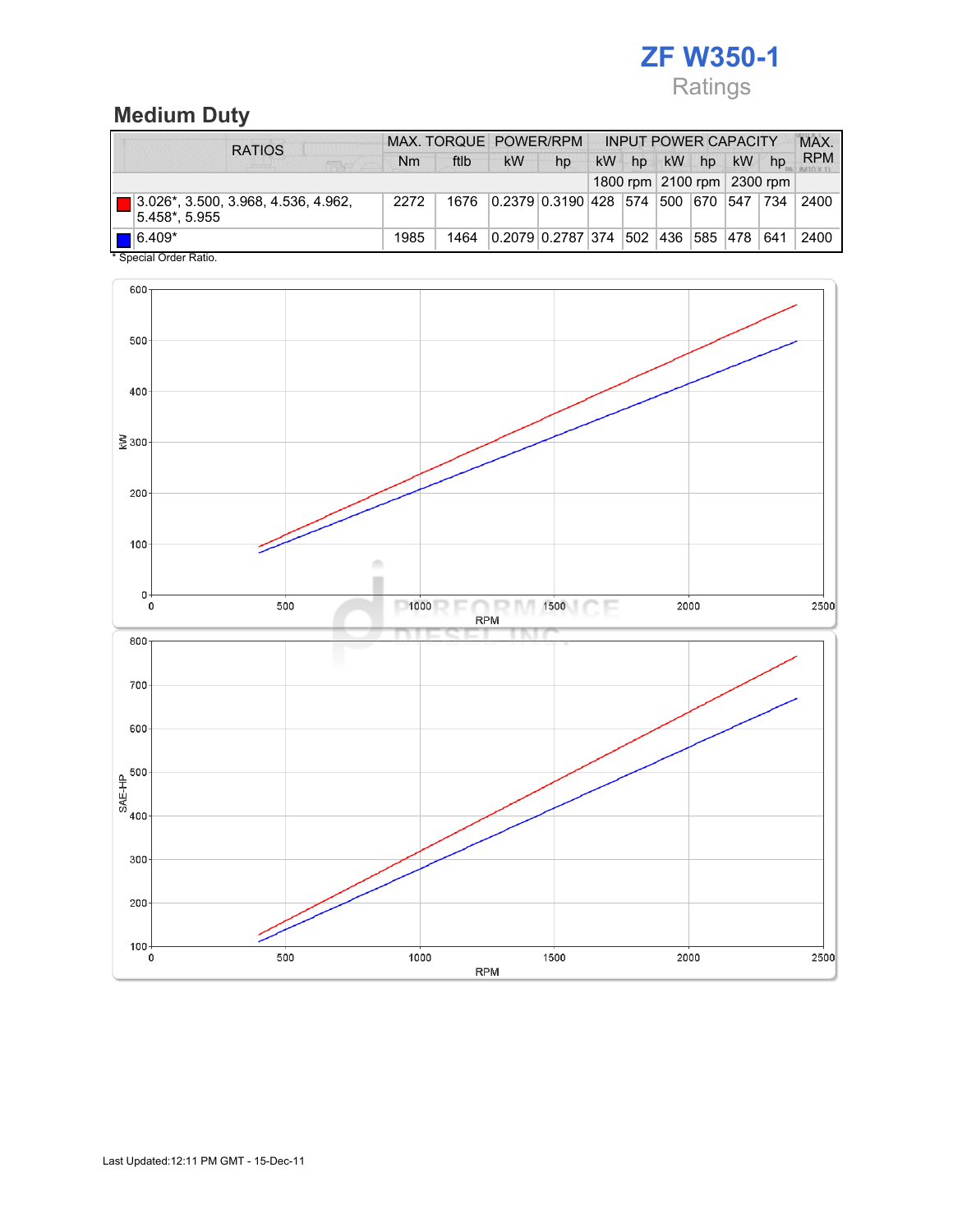# ZF W350-1 Ratings

## Continuous Duty

| <b>RATIOS</b>                                        |      |      | MAX. TORQUE POWER/RPM |                                   | <b>INPUT POWER CAPACITY</b> |    |           |          |                                |     | <b>MAX</b> |
|------------------------------------------------------|------|------|-----------------------|-----------------------------------|-----------------------------|----|-----------|----------|--------------------------------|-----|------------|
| <b>REAGE</b>                                         | Nm   | ftlb | kW                    | hp                                | kW                          | hp | <b>kW</b> | hp       | kW                             | hp  | <b>RPM</b> |
|                                                      |      |      |                       |                                   |                             |    |           |          | 1600 rpm   1800 rpm   2100 rpm |     |            |
| 3.026*, 3.500, 3.968, 4.536, 4.962,<br>5.458*, 5.955 | 1978 | 1459 |                       | 0.2071   0.2778   331   444   373 |                             |    |           | 500      | 435                            | 583 | 2400       |
| $6.409*$                                             | 1701 | 1255 |                       | 0.1781  0.2389   285   382   321  |                             |    |           | 430  374 |                                | 502 | 2400       |
| * Special Order Ratio.                               |      |      |                       |                                   |                             |    |           |          |                                |     |            |

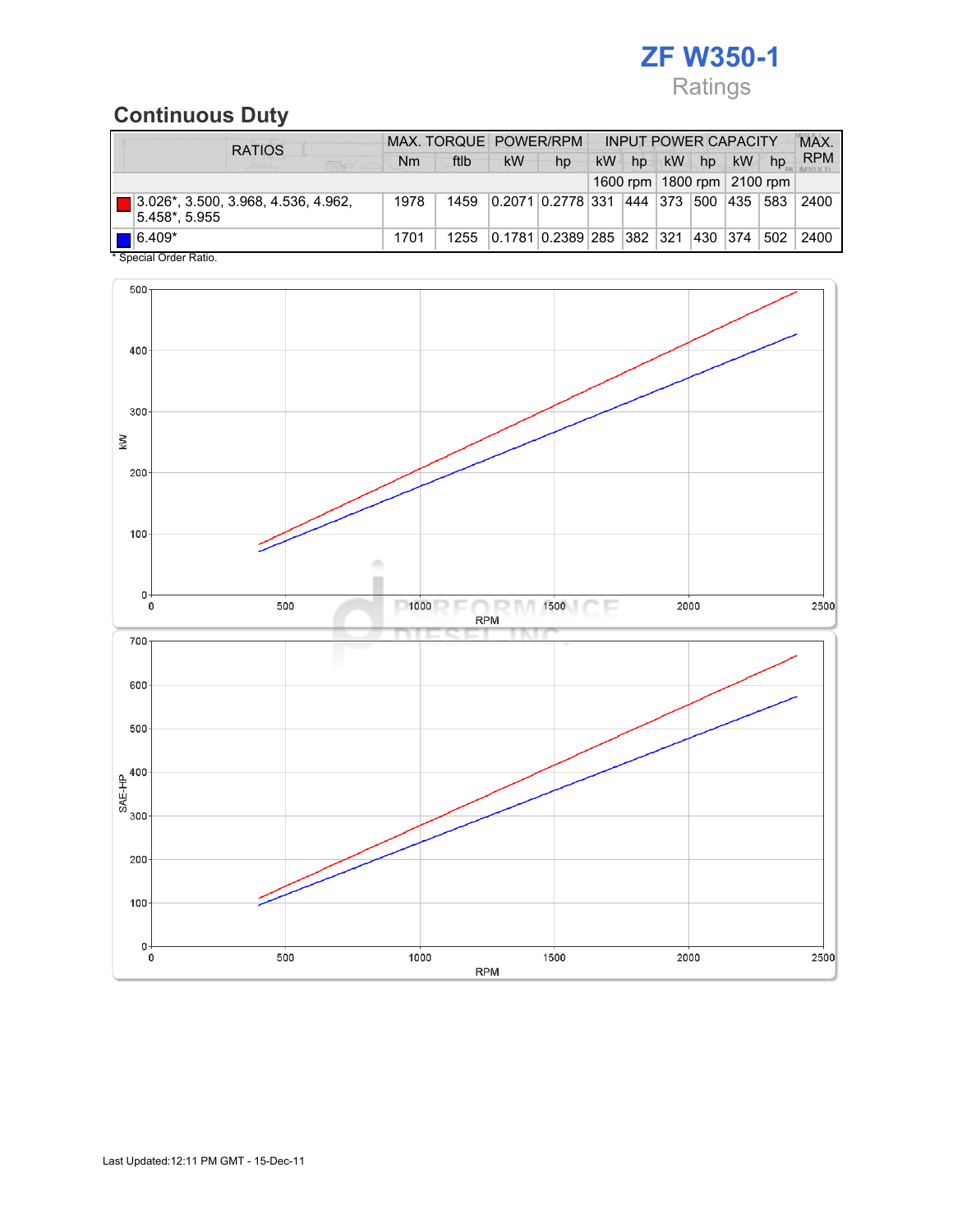

 $\Xi$ 

日



| <b>MILLA</b><br>mm (inches) |                |                        |                |                            |            |            |            |                          |           |  |  |  |
|-----------------------------|----------------|------------------------|----------------|----------------------------|------------|------------|------------|--------------------------|-----------|--|--|--|
| A                           | B <sub>1</sub> | B <sub>2</sub>         | H <sub>1</sub> | H <sub>2</sub>             |            | L1         |            | L3                       | Bell Hsg. |  |  |  |
| 335(13.2)                   | 335(13.2)      | $335(13.2)$ 315 (12.4) |                | 585 (23.0)                 | 636 (25.0) | 500 (19.7) | 92.0(3.62) | $\overline{\phantom{a}}$ |           |  |  |  |
|                             |                | Weight kg (lb)         |                | Oil Capacity Litre (US qt) |            |            |            |                          |           |  |  |  |
|                             |                | 500(1,101)             |                | 23.0 (24.4)                |            |            |            |                          |           |  |  |  |

# SAE Bell Housing Dimensions

|          |    |              | В                                                       |  |    |  | <b>Bolt Holes</b> |                 |  |  |
|----------|----|--------------|---------------------------------------------------------|--|----|--|-------------------|-----------------|--|--|
| SAF No.  |    |              |                                                         |  |    |  | No.               | <b>Diameter</b> |  |  |
|          | mm | $\mathsf{I}$ | mm                                                      |  | mm |  |                   | mm              |  |  |
| $\Omega$ |    |              | 647.7 25.5 679.45 26.75 711.2 28.0 16 13.49 17/32       |  |    |  |                   |                 |  |  |
|          |    |              | 511.18 20.125 530.23 20.875 552.45 21.75 12 11.91 15/32 |  |    |  |                   |                 |  |  |

## Output Coupling Dimensions

|  |  |  |  |  |  |                         | <b>Bolt Holes</b> |     |                                              |              |  |
|--|--|--|--|--|--|-------------------------|-------------------|-----|----------------------------------------------|--------------|--|
|  |  |  |  |  |  |                         |                   | No. |                                              | Diameter (E) |  |
|  |  |  |  |  |  | mm in mm in mm in mm in |                   |     | mm                                           |              |  |
|  |  |  |  |  |  |                         |                   |     | 260 10.2 218 8.58 140 5.51 20.0 0.79 10 20.3 | 0.80         |  |



эF